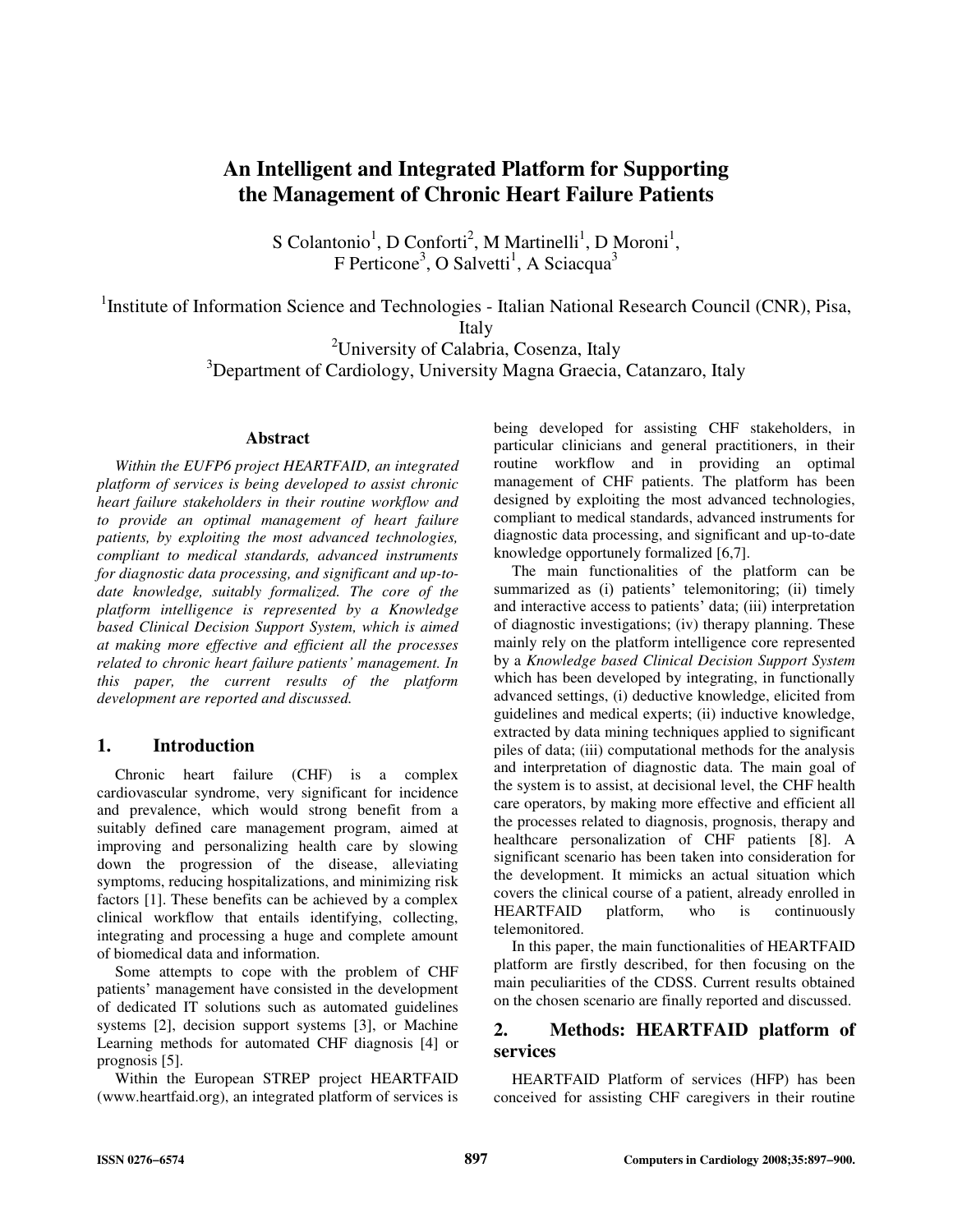activities of providing an optimal CHF patients management. A deep investigation on the everyday practice of clinicians has been performed for identifying their real needs and, thus, the main functionalities that HFP should provide. In particular, the following issues have been considered relevant and necessary:

- the collection and storage of all the relevant biomedical data, coming from different and several sources, which are usually considered by clinician for making their decisions;
- the definition of a telemonitoring program of patients' relevant clinical parameters (signs and symptoms), which can help addressing the problem of early detecting their worsening and, then, prevent acute events such as *decompensation*. Decompensation refers to the heavy exacerbation of symptoms, such as dyspnea, venous engorgement, and pulmonary edema, which requires a prompt hospitalization to re-establish adequate perfusion and oxygen delivery to end organs by adequate therapeutic treatments;
- the development of dedicated methods for processing relevant diagnostic data, such signals and images, in order to improve the objectivity and reproducibility of their interpretation;
- the provision of decision making aid, which can help clinicians in combining a huge amount of data and avoid errors.

HFP has been, then, designed consisting of six main technological components able to provide the core platform services, i.e., patients' data storage and management, homecare data collection with connected alerting service, data analysis and interpretation, clinical decision-making support. More precisely, as shown in Fig. 1, there are:

- a *Case Report Form*, which is a web-based record for inserting, editing, storing and managing patients demographic and clinical data;
- a *Telemonitoring System*, which is devoted to the collection and storage of data acquired by means of homecare sensing infrastructure;
- an *Alert & Alarm System*, which is in charge of warning the responsible care givers about worsening of patients' conditions when detected by the interpretation of telemonitored parameters;
- *Signal & Image Analysis Toolkits*, which consist of methods developed for semi-automated analysis of diagnostic signals (e.g., ECG) and images (e.g., echocardiographic or magnetic resonance images);
- a *Clinical Decision Support System*, which is a knowledge base system devoted to interpreting patients' data, tuning platform services (e.g., telemonitoring) and providing pertinent suggestions;

 a *Web-based User Interface*, which provides the access to all the services of the platform.



Fig. 1 HEARTFAID Platform and its main components

All these components are integrated by means of an *Enterprise Service Bus* (ESB), which serves for a loosely coupled, highly distributed and, thus, highly scalable integration network [9]. This means that all the platform components communicate among each other by exchanging messages on the ESB. Java, workflow and XML messaging based techniques have been selected for implementing the ESB [10].

The core of the platform is the CDSS which is involved in the main HFP services, at least in those that require intelligent or knowledge-based interpretation of data.

# **2.2. HEARTFAID decision support system**

HEARTFAID CDSS has been conceived for processing patients' related information according to the relevant medical knowledge. The starting point of its development has been the identification of problems that clinical practitioners usually have to face and that can benefit from the intervention of a computerized support. This has been done in strict cooperation with the clinical partners of the project consortium. More precisely, the following CDSS interventions have been envisaged and planned for development:

- detecting worsening conditions issuing an alarm by interpreting telemonitored data;
- issuing suggestions for clinicians about (i) CHF etiology and nature; (ii) CHF severity degree (i.e. the *NYHA class* [1]); (iii) diagnostic investigations to be performed, and interpreting their findings; (iv) the most suitable therapeutic plan or changes to current plans; (v) a prognosis hypothesis.

From a careful investigation about the corpus of knowledge necessary for implementing the CDSS, experts' know-how and clinical guidelines have turned out as the main sources of knowledge. A *symbolic representation paradigm* has been then selected as formalization method and *Semantic Web Technologies*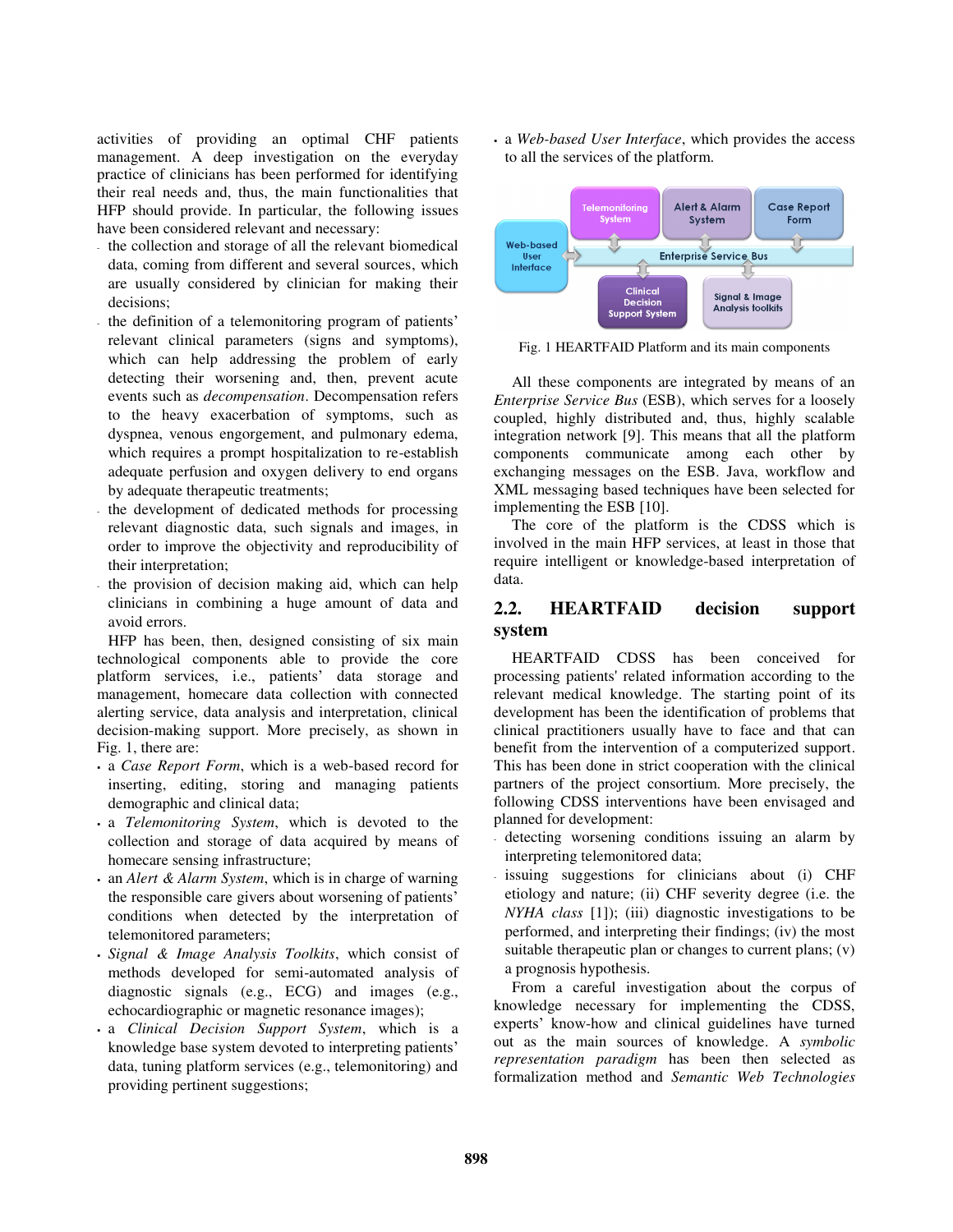(SWT) have appeared as viable instruments for implementing the corresponding *Knowledge Base* (KB). Currently, there is a strong interest on SWT in the clinical decision support community, as testified, first of all, by the rise of several ontology-like formalizations of medical domain, e.g. the *Systematized Nomenclature of Medicine* (SNOMED) [11], the *Unified Medical Language System* (UMLS) [12] or the *Medical Subject Heading* (MeSH) [13], to name a few. Moreover, a number of systems has been developed by using SWT, e.g. for assisting decision support in breast cancer management [14], or for modeling clinical practice guidelines [15].

Ontologies extended with rules have been, then, selected for formalizing the main explicit, declarative and procedural knowledge of the domain [16], [17]. However, some problems, such as prognosis stratification and the detection of patients' decompensation, seem still debated in the medical community, due to the lack of validated and assessed evidences and procedures. In these cases, experts' know-how can be only partially formalizing into a symbolic, inductive KB and should be integrated with *computational reasoning models* developed by applying *Machine Learning* techniques to deduce novel knowledge from relevant datasets.

According to these considerations, HEARTFAID CDSS was designed for incorporating different reasoning models and according to a multilevel conceptualization scheme for distinguishing among (i) the *knowledge level*, corresponding to all the information needed by the system for performing its tasks, (e.g. data, domain knowledge, computational decision models); (ii) the *processing level*, consisting of the system components that are responsible of tasks accomplishment by using the knowledge level; (iii) the *end-user application level*, including the system components whose functionalities are specifically defined for interacting with the user [3]. This separation assures a high level of flexibility, since any change of the formalized knowledge will not affect the processing level.In detail, the CDSS architecture consists of the following components:

- a *Domain Knowledge Base*, consisting of the domain knowledge, formalized from the European guidelines for the diagnosis and treatment of CHF and the clinicians' know-how;
- a *Model Base*, containing the computational decision models, signals and images processing methods and pattern searching procedures;
- a *Meta Knowledge Base*, composed by the strategy knowledge about the organization of CDSS tasks;
- the *Brain*, the system component endowed with reasoning capabilities.

In particular, the Brain has been modeled by

functionally separating a *meta level*, devoted to task accomplishment and organization, and an *object level*, responsible for actually performing tasks, by reasoning on the computational and domain knowledge. A *Strategy Controller* has been inserted for performing the *meta level* functionalities, by orchestrating the two components of the object level, i.e. the *Inference Engine* and the *Model Manager*. When a request is committed to the CDSS, the Strategy Controller, according to what stated in the Meta Knowledge Base, requires the application of the Inference Engine or of the Model Manager. For difficult decisional problems, both inferential and computational reasoning methods can be applied and, thus, the Strategy Controller is responsible for the integration of their results.

## **3. Results**

A real scenario has been detailed and considered as basis for the development of the CDSS. Such a scenario entails the main steps of the patients' management workflow, leading from visit scheduling to therapeutic choices, and involves the different care operators, e.g., clinicians, sonographers, laboratory analysts.

Implementing the scenario has required the formalization of the relevant domain knowledge and the development of computational models for processing diagnostic data and interpreting monitored data. The main functionalities of the other involved HFP components have been set up as well.

The first step in the development of the KB has been the development of the CHF ontology, which presents the formalized description of concepts for the whole heart failure domain [6]. It includes basic CHF concepts, patients' properties, all relevant diagnostic examinations and tests, and treatment procedures. CHF ontology provides a formalization of the declarative knowledge of the domain and has been developed in accordance to standard medical ontologies, such as UMLS. Specific concepts have been considered for the telemonitored measurements, i.e., signs and symptoms.

Production rules have been defined for formalizing the procedural knowledge and filling the logical lacks of ontological axioms. They were extracted from the ESC guidelines and elicited from clinicians. Examples of rules elicited in natural language are reported in Table I.

Knowledge discovery techniques have been applied to suitably collected datasets in order to define computational reasoning models able to predict patient's worsening and prevent a decompensation event. The symbolic KB and the computational Model Base have been integrating into the CDSS according to a service oriented approach. Currently, the CDSS meta-level has been bypassed and the application of the inferential reasoning as well as of a computational reasoning model